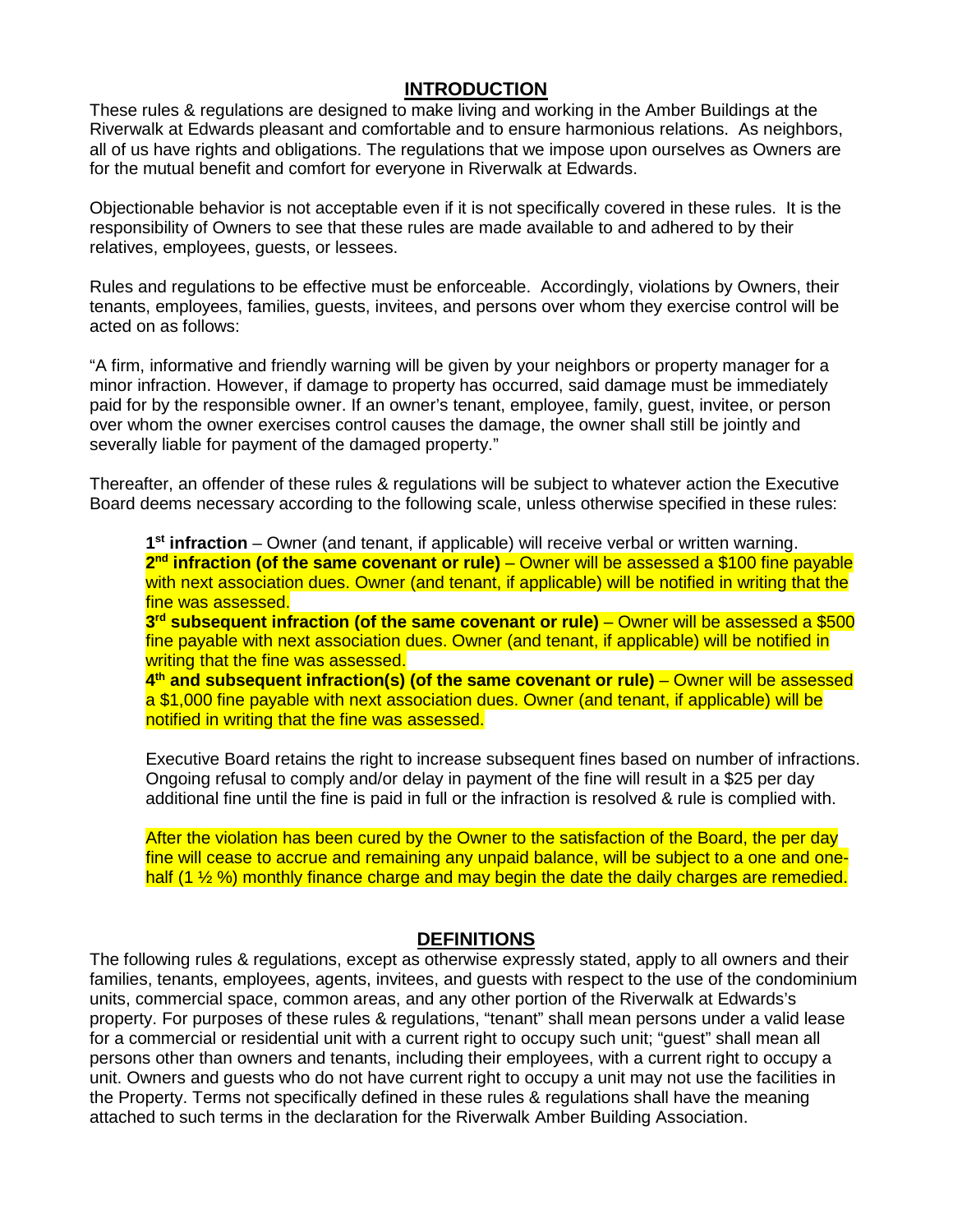# **ANNOYING LIGHTS**

No lights shall be emitted from any unit that are unreasonably bright or cause unreasonable glare.

### **ANTENNAS & SATELLITE DISHES**

No radio or television installation requiring additional wiring or antennas, including but not limited to satellite dishes and antenna, shall be made without the prior written consent of the Executive Board. Any antenna or other wiring erected on the roof, exterior walls, balconies, patios, or decks of any building, or in any common area of any building without the prior written consent of the Executive Board is subject to being removed without notice or compensation. If such removal is necessary, the owner responsible for the installation of said wiring or antenna shall reimburse the Amber Association for the reasonable costs of removal of said wiring or antennas. If installation of any such wiring has caused any damage to the roof, or any roof leak damage to units below, the owner shall reimburse the Amber Association for repairs of damage(s) caused. If the owner does not reimburse the Amber Association for the removal or repair cost(s) referred to above within sixty (60) days of notice of costs, the Amber Association may place a lien on the Owner's Unit until full payment is made.

# **COMMON RESIDENTIAL AREA USES**

Except in areas that may be designated for such purposes by the Amber Association or managing agent, the personal property of all owners and/or tenants shall be stored within their units. Without prior written approval by the Executive Board, all activities and uses of walkways, hallways, patios or balconies shall be prohibited except specifically the following activities and uses:

- A. Furniture specifically designed for outdoor use shall be permitted
- B. Flower Boxes and Flower Pots shall be permitted with the prior written approval of the Building Board of Directors. For those units located above another unit, owner and/or tenant shall exhibit care so as not to cause water, dirt, or other materials from dripping, falling, and blowing upon the balcony or patio of another unit or into another unit or on to any common area. Flower boxes/pots shall be maintained at all times. All plants, flower boxes/pots must have an appropriate saucer or drainage pan to keep water from staining floors. Dead plants shall be removed immediately from flower boxes/pots.
- C. No Exterior Storage All exterior storage of personal property, whether by residential or commercial unit owners, shall be specifically prohibited (unless specifically permitted by the Bylaws, Declaration, or these Rules and Regulations). This includes any furniture or other items in atriums or on patios that is not specifically allowed.

#### **No owner shall store sporting equipment of any kind, furniture, inventory, or other materials or personal property on any walkway balcony, deck, breezeway, common area, or in any other part of the property without the prior written approval of the Building's Executive Board.**

No awnings or other projections shall be attached to the outside walls of any building without the prior written consent of the Executive Board. Balconies, terraces, exterior stairways and windows shall be used only for the purposes intended, and shall not be used for hanging garments or other objects, or for cleaning of rugs or other household items. No laundry or wash shall be dried or hung outside of any unit or common area. This includes, but is not limited to, any & all laundry, towels, blankets, and sleeping bags hung or draped over balcony railings.

Cooking by any means is strictly prohibited on any of the grounds except within the unit. The only exception to this rule would be a cookout approved in advance of the event in writing by the Executive Board for an Amber Association function. Sidewalks & entrances must not be obstructed or encumbered or used for any purpose other than ingress and egress to and from the premises. All furniture and moveable objects must be removed from common area(s) not protected by enclosures when owner is not in residence in order to prevent the wind damaging property owned by others.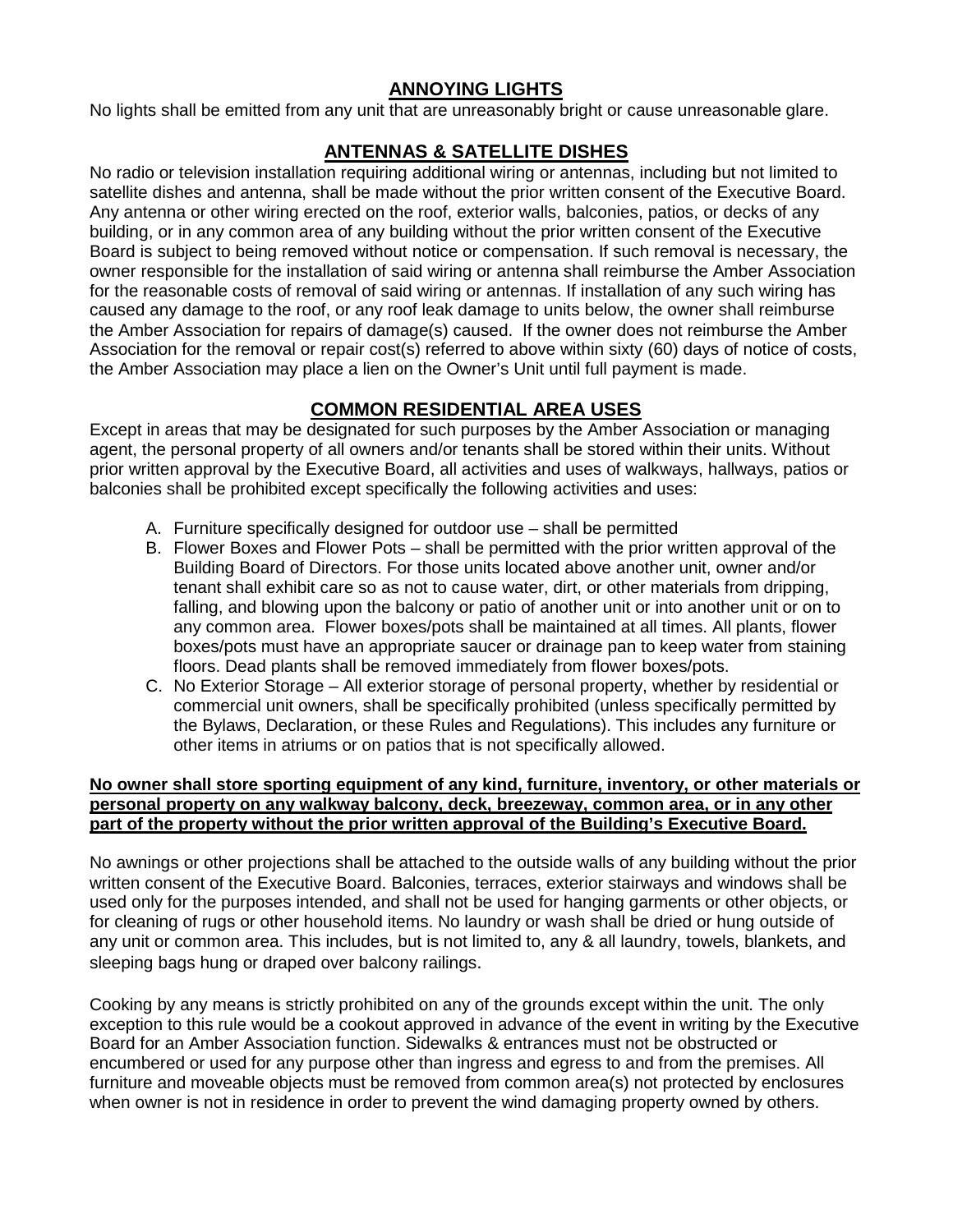# **GUESTS, TENANTS, AND OCCUPANTS OTHER THAN OWNERS**

It is the responsibility of the owner to be sure that anyone occupying the owner's unit is made aware of all "Rules & Regulations" of the Master Association & the Amber Building Association. Should occupancy of any unit be permitted by any owner, to any long-term guest or tenant, the Amber Association & Management Company must be made aware of such occupancy including name, phone numbers, & address, to protect the security of the property. Obligatory compliance with these building Rules & Regulations as well as those of the Master Association shall be specifically referred to, and made a part of, any lease of any unit. Owners shall be responsible for the conduct of their children & pets and the children & pets of their guests and tenants. Owners shall ensure that such children's behavior is neither offensive to any occupant of the property nor damaging to any unit or portion of the common area.

# **HAZARDOUS MATERIAL**

The storage of flammable material that may unreasonably jeopardize the safety and welfare of any person or property is **not permitted on or in the property at any time**. No flammable, combustible, explosive, or otherwise dangerous fluid, chemical, or substance shall be kept in any unit or on any part of the property except such as are required for normal household use. Appropriately sized propane tanks for gas grills shall be specifically permitted. **No fireworks of any kind shall be ignited on the property from any unit or from any common area.**

# **HEATING MINIMUMS**

The owner of each unit in the project shall heat such unit so as to maintain a **minimum temperature in the unit of no less than 55 degrees Fahrenheit from October 1<sup>st</sup> to May 30<sup>th</sup> of the year in order** to minimize any damage which could result from the freezing of pipes, both individual and common, which pass near or through individual units within the building. **This minimum heating requirement must be met even when the unit is vacant.** 

# **KEYS & DOOR LOCKS**

Owners shall provide property Management Company with one (1) passkey for each & every residential & commercial unit within the property under their management services, to be kept in a secure lock box within the property management company office. Owners shall provide a second passkey for each & every unit to the local fire department for the building Knox box. Both keys are required in case of emergencies that necessitate entry into the unit(s). By receipt & review of these rules & regulations, any owner who does not provide these two required passkeys to access their unit(s) understands that in an emergency situation, any locked entry door(s) to their unit(s) may be damaged or destroyed to gain access for an emergency.

No unit owner shall alter any lock or install a new lock on any door of the premises without the prior written approval of the Executive Board or Managing Agent; such permission shall not be withheld unreasonably. In the event such consent is given, the unit owner shall provide the managing agent one (1) new key, and the local fire department one (1) new key (or combination if applicable). Failure to comply with this or the above could result in forced entry by the managing agent or fire department personnel, and may also result in the removal or re-keying of the lock, all at the owner's expense.

**Each owner hereby specifically authorizes the managing agent or Executive Board to remove or re-key any lock installed in contravention of this provision at the owner's expense, and in addition, to assess a penalty against owner of \$100.00 per month for each month that the owner refuses to comply**. The purpose of this article is to allow the Executive Board, managing agent, or fire department to access any and all units in case of an emergency.

# **AMBER ASSOCIATION EMPLOYEES**

The Executive Board and the Amber Association's Managing Agent are the only persons authorized to give directions to the employees or subcontractors of the Amber Association. Employees or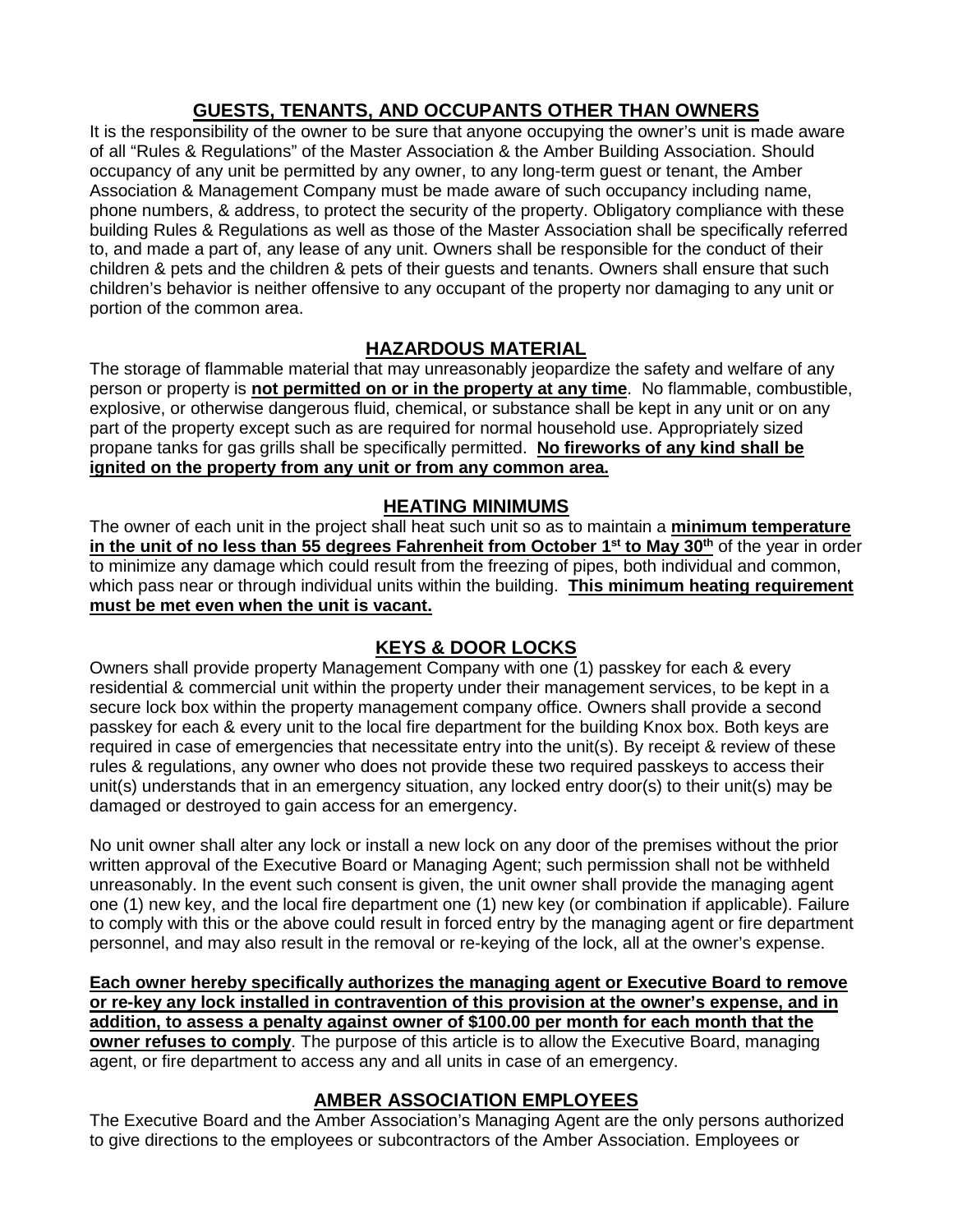subcontractors of the Master Association or the Managing Agent shall not be sent off the property by any owner or occupant at any time for any purpose.

### **NUISANCES**

No unit owner shall make or permit any disturbing noises in the building by himself, his family, employees, agents, visitors or lessees, nor do or permit anything by such persons that will interfere with the rights, comforts, or convenience of other unit owners or tenants. All owners and tenants shall respect the rights of their neighbors and keep the sound levels of all radios, stereos, televisions, appliances, as well as voices & musical instruments to a minimum. No one may make undue noise before 9:00am or after 10:00pm.

No owner shall conduct, or permit to be conducted, vocal or instrumental practice nor give, nor permit to be given, vocal or instrumental instruction at any time if the same shall disturb or annoy other occupants of the building.

No obnoxious or offensive activity shall be carried on inside or outside of any unit, nor shall anything be done or placed on the property that is, or may become, a nuisance or cause embarrassment, disturbance, or annoyance to others.

### **PETS**

All dogs kept on the premises by owners, **or by renters in place as of 2002 or prior** must be licensed with Eagle County and must have appropriate shots required by the county. All dogs must be registered with the Property Owners Association for Riverwalk Village and with the individual building association.

**MAXIMUM NUMBER OF DOGS PER UNIT IS 2 DOGS.** *Dogs are not permitted to run free outside of an owner's unit at any time*. *When outside the unit, dogs shall be on leashes at all times***,** *including when any individual is walking any dog(s) on any section of the Riverwalk property.* 

**Maximum number of pets to apply when a unit changes hands beginning in 2003; owners present in 2002 or prior will be "grand-fathered" if they have more than 2 pets.** 

# **BEGINNING 1/1/03,** *NO NEW RENTERS ARE ALLOWED TO HAVE PETS*.

No animals of any kind shall be raised or kept within the property, except dogs, cats, or other common household pets. **Maximum number of any common household pets is two (2) total pets**. No exotic pets shall be kept on the property or within any unit (exotic pets may include, but are not limited to pigs, snakes, iguanas, and domesticated wild animals). No pet of any kind may be kept which abnormally interferes with the rights, comforts, or convenience of other owners. Breeding of any animal on the property or within any unit is specifically prohibited.

**DOG OWNERS MUST IMMEDIATELY PICK UP THE WASTES CREATED BY THEIR DOGS AT ALL TIMES** *DURING ALL SEASONS*. **Owners & tenants are responsible to prevent dogs urinating on any landscaping, buildings, or property owned by others; and/or from damaging any landscaping, buildings, or property owned by others. Owners violating these rules will be fined at \$50 for the first fine, \$100 for the second fine, and \$150 for each offense thereafter.**

**Any guests who visit the property must also adhere to these rules; meaning NO GUEST PETS ALLOWED. If guests do not adhere to rules as determined by the Executive Board, individual owners may be fined as indicated above for any problems created.**